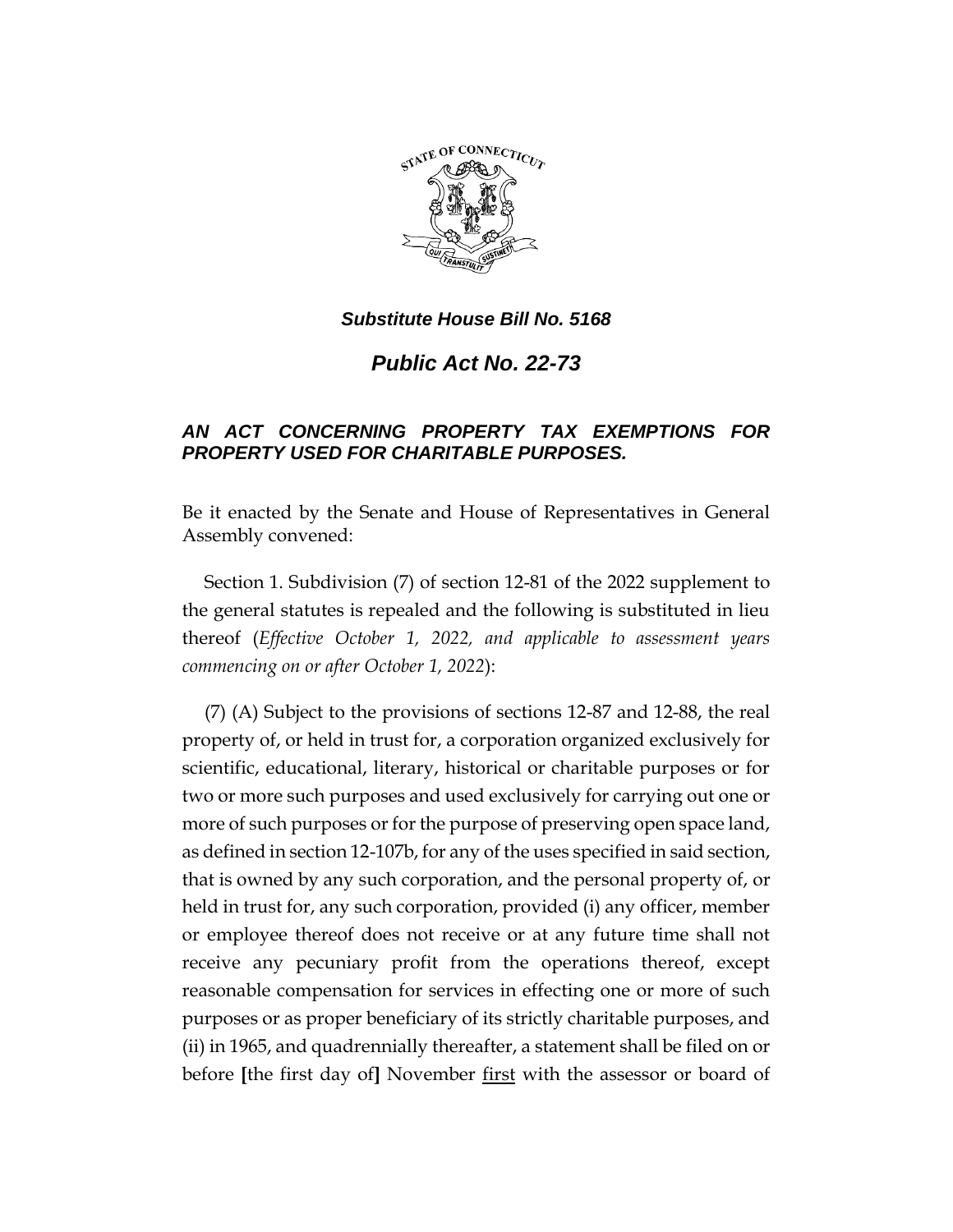## *Substitute House Bill No. 5168*

assessors of any town, consolidated town and city or consolidated town and borough, in which any of its property claimed to be exempt is situated. Such statement shall be filed on a form provided by such assessor or board of assessors. Such form shall be posted on the Internet web site of such assessor or board of assessors, if applicable. The real property shall be eligible for the exemption regardless of whether it is used by another corporation organized exclusively for scientific, educational, literary, historical or charitable purposes or for two or more such purposes;

(B) On and after **[**July 1, 1967**]** October 1, 2022, housing subsidized, in whole or in part, by federal, state or local government and housing for persons or families of low and moderate income shall not constitute a charitable purpose under this section. As used in this subdivision, "housing" shall not include real property used for **[**temporary**]** housing belonging to, or held in trust for, any corporation organized exclusively for charitable purposes and exempt from taxation for federal income tax purposes, the primary use of which property is one or more of the following: (i) An orphanage; (ii) a drug or alcohol treatment or rehabilitation facility; (iii) housing for persons who are homeless, persons with a mental health disorder, persons with intellectual or physical disability or victims of domestic violence; (iv) housing for exoffenders or for individuals participating in a program sponsored by the state Department of Correction or Judicial Branch; [and] <u>or</u> (v) shortterm housing operated by a charitable organization where the average length of stay is less than six months. The operation of such housing, including the receipt of any rental payments, by such charitable organization shall be deemed to be an exclusively charitable purpose. For the purposes of this subdivision, payments made by federal, state or local government for the treatment, support or care of individuals housed in the real property described in subparagraphs  $(B)(i)$  to  $(B)(v)$ , inclusive, of this subdivision shall not constitute housing subsidies;